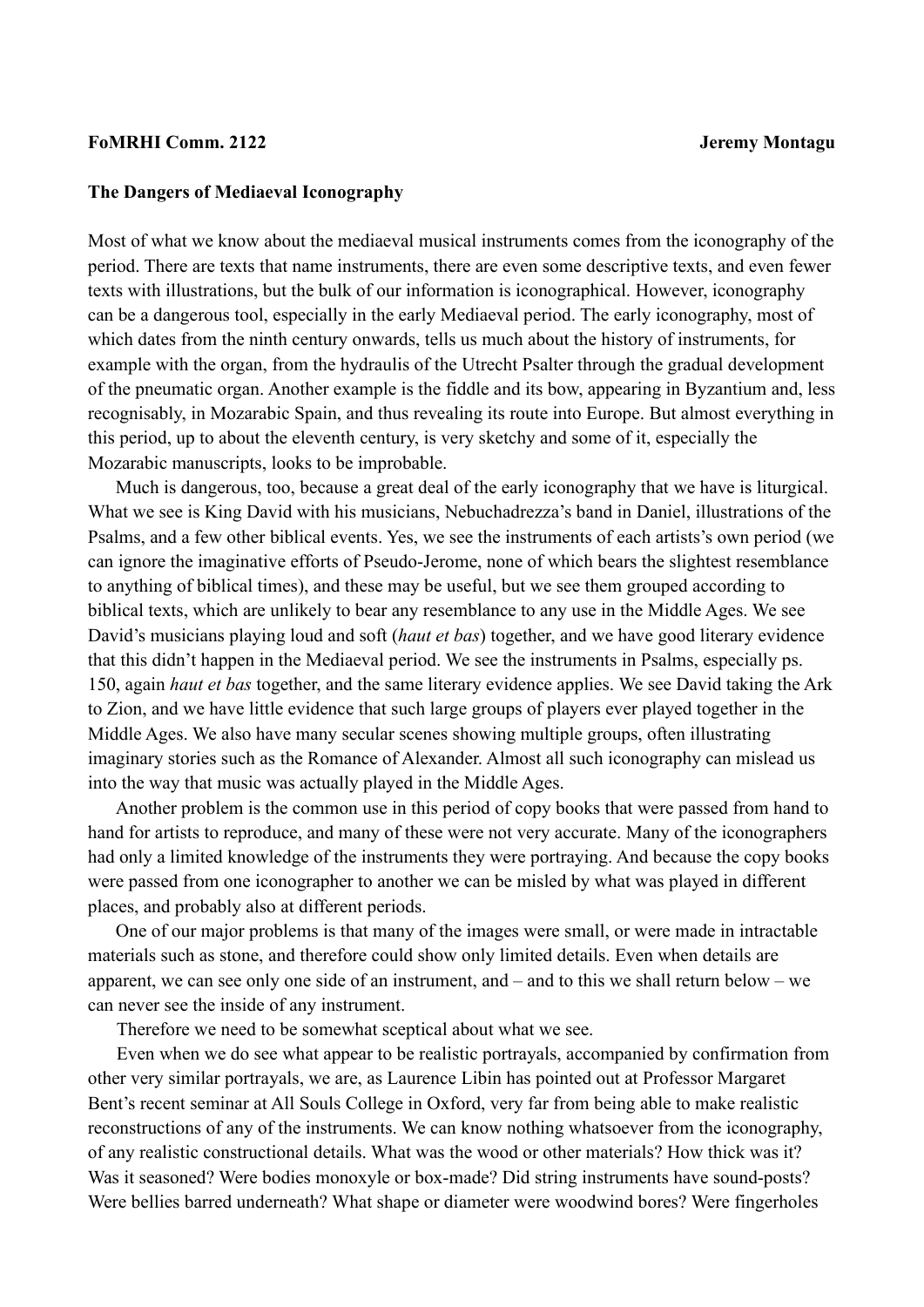undercut? What species of animal did skins come from? How were they secured and tensioned? Were strings of gut or of what other materials? What sort of twist were they? And there are many, many other such questions. Even what size were the instruments and can we trust comparison with the player's body size or the inter-ocular width? What size is an angel? How many could dance on the head of a pin? Any reconstruction can be based only on guess-work and the modern maker's experience of the fundamentals of how one makes instruments.

Even if we try to reconstruct them, what do we know about how to play them? Lutes, yes, to a great extent, partly because we have instruction books, for the lute had a long life, from the thirteenth century into the eighteenth, and they are still played in the Near East and North Africa. But others are more problematic. Were other plucked instruments and the bowed instruments fingered on to the neck? Some we see had a fingerboard, but others had not. Were the string pressed to the bare neck? Were they stopped lightly by the finger on the string? Were they stopped by the fingernails on the side of the string? Did players ever shift position on the neck? We cannot know. Were plectra soft or hard? Many look like slips of wood or other materials, though many were obviously quills, which can be more flexible.

Woodwinds produce many problems. We know how we would play them, but did they play them in the same ways? We have surviving instruments right back to the Neolithic period, thousands of years ago, for bone instruments will survive burial in the earth, where wood and reed will not, and people today will confidently tell us their scales and pitches. But peoples around the world use all sorts of different fingering systems, different from those we use today. Did they lift their fingers, one by one from the lowest hole like we do? Some don't, some lift fingers in pairs. Did they cross-finger? Did they half-hole? Did they vary their breath-pressure? Did the instruments in the mediaeval iconography have undercut fingerholes? For that matter, what sort of scales did they have? Heptatonic? Pentatonic? Modal?

And for trumpets. We see them realistically from the thirteenth century onwards. They look identical to those still used in Nigeria and Ghana today – there they just play a couple of notes right at the bottom of the range. What did the mediaeval players play? The same as in West Africa? Or did they fanfare? Or did they just blow wild flourishes at the top of the range as in Tribal India or China? Or did they blow like a Boy Scout bugler? Were those whom we see with one hand on the mouthpiece and one lower down blowing draw-trumpets? Many of us believe they were, but some of us believe they weren't.

We know how pipe and tabor players played because they are still played today in southern Europe, but how did they play a pair of nakers? Two pitches? And if so, how did that match the music that survives – very little of that matches any tonic and dominant patterns, for example. Or were there two tone qualities, one bright and one dull? And if neither, why were there two drums?

And then voices. Some readers will remember the way we sang in Musica Reservata, a hard Balkan- or folk-like sound. Did they sing like that in the Middle Ages or did they sing like the Anglican church hoot? Or, like we did, did they use both styles? Or neither? And if so, what styles or how did they sing?

And what did they play or sing? There is little point in discussing instruments of the earlier period for which no non-texted music survives, unless we believe that instrumental music, other than the organ, was played to accompany chant in church services. This is controversial. There were so many repeated prohibitions of using instrumental music in church services that on the one hand we can say there wasn't any, and on the other hand we can say that why would they keep on